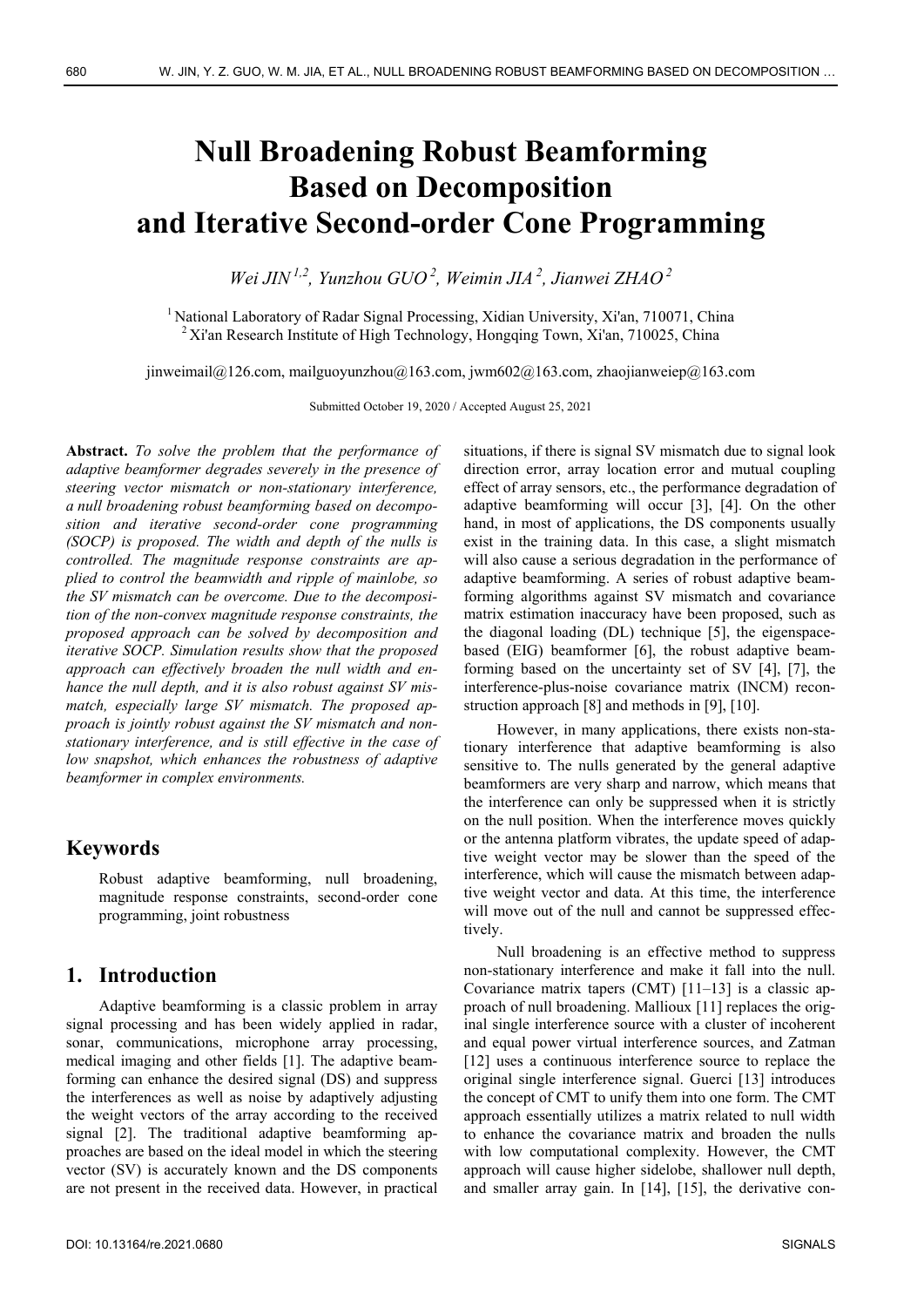straint approach is proposed, which has been proved to be a form of the CMT approach by Zatman in [16]. A variety of null broadening methods based on optimization problems have been proposed in [17–20]. In [17], a null broadening beamformer based on multi-parameter quadratic programming is proposed, which constrains the null depth and sidelobe level on the basis of the CMT method. Quadratic constraint sector suppressed (QCSS) [18] controls the null depth by constraint, and its key idea is the array average output power on the interference angular sectors is lower than the pre-specified suppression level. However, it is too complicated to obtain the solution. In order to reduce the computational complexity, the original nonlinear quadratic constraint is replaced by a set of linear constraints, which is called linear constraint sector suppressed (LCSS) approach [19]. Mao et al. [20] propose a null broadening approach based on projection transformation and diagonal loading (PDL). It combines the CMT method and projection transformation, and the width and depth of its nulls are better than those of the CMT method's. The PDL approach has certain robustness to non-stationary interference and SV mismatch. In recent years, several null broadening methods based on covariance matrix reconstruction have been proposed [21], [22]. In [21], the nulls are imposed toward the angular sectors of the non-stationary interferences on the basis of INCM reconstruction. Meanwhile, similarity constraint is enforced to obtain well-maintained mainlobe of the beampattern. In [22], a reconstructed covariance matrix is derived from a simplified power spectral density function, and the nulls are broadened according to the direction of arrival (DOA) of the time-varying interference.

In this paper, we develop a null broadening robust beamforming algorithm based on decomposition and iterative second-order cone programming (NB-DISOCP). Firstly, a suppression level is set to make the array responses on the angular sectors of non-stationary interferences lower than it, so as to control the width and depth of nulls. And then the magnitude response constraints are applied to the mainlobe of the beam. The non-convex magnitude response constraint is decomposed, and the problem can be solved by iterative SOCP. The magnitude response constraint of the mainlobe can control the beamwidth and ripple of the mainlobe to overcome the SV mismatch. Moreover, the proposed algorithm combines the worst-case performance optimization (WCPO) method to correct the covariance matrix, which makes the estimation of the covariance matrix more accurate and improves the robustness of the proposed algorithm. Simulation results show that the proposed NB-DISOCP approach can effectively broaden the null width and enhance the null depth, and it is also robust against SV mismatch.

Our paper is organized as follows. In Sec. 2, the background of the adaptive beamforming is given. Our null broadening robust beamforming approach NB-DISOCP is introduced in Sec. 3. Section 4 presents our simulation results where the influence of parameters of the proposed NB-DISOCP is discussed and the performance of the

proposed NB-DISOCP is compared with some existing algorithms. The conclusion is in Sec. 5.

#### **2. Problem Background**

Consider a uniform linear array of *M* omnidirectional sensors with the spacing of *d*, and assume that the received signals are far-field narrowband source signals. The received data of the array at time *k* can be modeled as [1]

$$
\mathbf{x}(k) = \mathbf{x}_s(k) + \mathbf{x}_i(k) + \mathbf{n}(k)
$$
  
=  $\mathbf{a}(\theta_0) s_0(k) + \sum_{i=1}^{M} \mathbf{a}(\theta_i) s_i(k) + \mathbf{n}(k)$  (1)

where  $x_s(k)$ ,  $x_i(k)$ , and  $n(k)$  denote the DS, interference, and noise components, respectively.  $s_0(k)$  and  $s_i(k)$  are the DS waveform and interference signal waveform, respectively. Assume that the DS, interference, and noise are statistically independent narrowband Gaussian random processes.  $\theta_0$ and  $\theta_i$  are the DOAs of the DS and the interference, respectively.  $\mathbf{a}(\cdot)$  represents the  $M \times 1$  dimensional signal SV, which can be written as

$$
\boldsymbol{a}(\theta) = \left[1, \exp\left(-j\frac{2\pi d \sin \theta}{\lambda}\right), \dots, \exp\left(-j\frac{2\pi (M-1)d \sin \theta}{\lambda}\right)\right]^{\mathrm{T}} \tag{2}
$$

where  $\lambda$  is the wavelength, and  $(\cdot)^T$  denotes the transpose. The output of the narrowband adaptive beamformer is [1]

$$
y(k) = w^{\mathrm{H}} x(k) \tag{3}
$$

where  $w = [w_1, w_2, \dots w_M]^T$  is the  $M \times 1$  dimensional adaptive weight vector.

Signal to interference plus noise ratio (SINR) is an important index to evaluate the performance of beamformer, which is the ratio of array output power of the desired signal to that of the interference-plus-noise [1]

$$
\text{SINR} = \frac{\sigma_{\text{s}}^2 \left| \boldsymbol{w}^{\text{H}} \boldsymbol{a}(\theta_0) \right|^2}{\boldsymbol{w}^{\text{H}} \boldsymbol{R}_{\text{i+n}} \boldsymbol{w}}
$$
(4)

where  $\sigma_s^2$  is the desired signal power,  $R_{i+n}$ =  $E\{(\mathbf{x}_i(k) + \mathbf{n}(k))(\mathbf{x}_i(k) + \mathbf{n}(k))^H\}$  is the  $M \times M$  dimensional actual INCM,  $E\{\cdot\}$  is the statistical expectation, and  $(\cdot)^{H}$  is the Hermitian transpose. The adaptive weight vector of Capon beamformer is obtained by maximizing SINR, it can be written as [1]

$$
\min_{\mathbf{w}} \mathbf{w}^{\mathrm{H}} \mathbf{R}_{i+n} \mathbf{w}, \qquad \text{s.t.} \quad \mathbf{w}^{\mathrm{H}} \mathbf{a}(\theta_0) = 1 \tag{5}
$$

The solution obtained from (5) is the Capon beamformer [1]

$$
\boldsymbol{w}_{\text{opt}} = \frac{\boldsymbol{R}_{i+n}^{-1} \boldsymbol{a}(\theta_0)}{\boldsymbol{a}^H(\theta_0) \boldsymbol{R}_{i+n}^{-1} \boldsymbol{a}(\theta_0)}.
$$
 (6)

However, in practice,  $\mathbf{R}_{i+n}$  is unavailable, so the sample covariance matrix [1]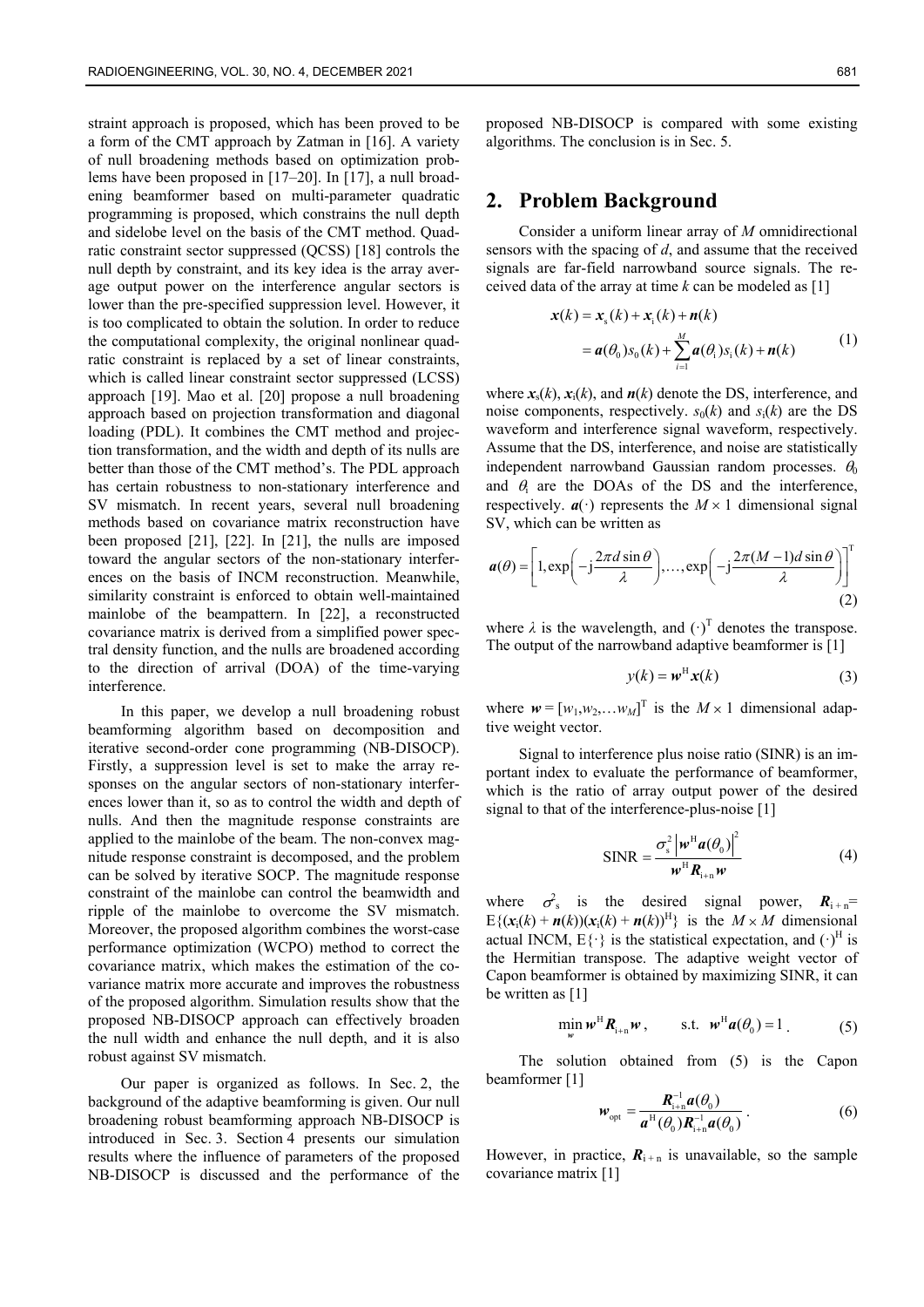$$
\hat{\boldsymbol{R}} = \frac{1}{N} \sum_{k=1}^{N} \boldsymbol{x}(k) \boldsymbol{x}^{\mathrm{H}}(k)
$$
\n(7)

is frequently adopted to replace  $\mathbf{R}_{i+n}$ , where *N* is the number of snapshots. And the corresponding beamformer is the sample matrix inversion (SMI) beamformer [1]

$$
w_{\rm SMI} = \frac{\hat{\mathbf{R}}^{-1} a(\theta_0)}{a^{\rm H}(\theta_0) \hat{\mathbf{R}}^{-1} a(\theta_0)}.
$$
 (8)

# **3. The Proposed Algorithm**

In this section, a null broadening robust beamforming algorithm NB-DISOCP based on decomposition and iterative second-order cone programming is proposed. The algorithm has joint robustness to SV mismatch and nonstationary interference. In the first subsection, the array responses on the angular sectors of non-stationary interferences are limited lower than the pre-specified suppression level to broaden the null width and control the null depth. In the second subsection, the magnitude response constraints are applied to the main lobe. The covariance matrix is estimated in the third subsection. The NB-DISOCP optimization problem and its solution as well as the complete algorithm steps are given in the fourth subsection.

#### **3.1 Null Broadening**

Assume that the interference signals impinge from the direction  $\theta_p(p=1,...,P)$ . When the interference moves rapidly, the incident directions of the interference signals are  $\theta_k \in [\theta_p - \Delta\theta/2, \ \theta_p + \Delta\theta/2]$   $(k = 1, \ldots, K)$ . Let the array response on the angular sectors of non-stationary interferences lower than the pre-specified suppression level *ξ*, such as  $|\mathbf{w}^{\mathrm{H}}\mathbf{a}(\theta_k)| \leq \xi, \ k = 1, ..., K$  . (9)

$$
\left|\boldsymbol{w}^{\mathrm{H}}\boldsymbol{a}(\theta_k)\right| \leq \zeta, \ k = 1, \ldots, K. \tag{9}
$$

#### **3.2 Magnitude Response Constraints**

In order to improve the robustness of the beamformer to the SV mismatch, the magnitude response constraints are applied to the angular region of the DS to form a flattopped mainlobe, that is [10]

$$
L \leq |\boldsymbol{w}^{\mathrm{H}}\boldsymbol{a}(\theta)| \leq U, \ \theta \in [\theta_L, \theta_U] \tag{10}
$$

where *U*, *L* are the upper and lower limits of the magnitude constraint, respectively.  $\theta_U$ ,  $\theta_L$  are the upper and lower limits of the angular region of the DS, respectively. All the signals in the region can be received, which reduces the sensitivity of the beamformer to the SV mismatch.

#### **3.3 Covariance Matrix Estimation**

In practical applications, the actual covariance matrix *R* is unavailable, so that the sample covariance matrix  $\hat{R}$  is usually used instead. As *N* increases,  $\hat{R}$  converges to  $R$ . However, due to the limited number of snapshots, there exists mismatch between  $\hat{R}$  and  $R$ .  $\hat{R}$  can be corrected by the WCPO method as [10]

$$
R = \hat{R} + e \tag{11}
$$

where *e* is the mismatch vector between  $\hat{R}$  and  $R$ . Its norm has an upper bound  $\varepsilon > 0$  ( $\varepsilon$  is a constant), that is,  $||e|| < \varepsilon$ .

According to (5), the objective function can be written as [10]

$$
\min_{w} \max_{\|\boldsymbol{\ell}\| \leq \varepsilon} w^{\mathrm{H}} \left( \hat{\boldsymbol{R}} + \boldsymbol{e} \right) w = \min_{w} w^{\mathrm{H}} \left( \hat{\boldsymbol{R}} + \varepsilon \mathbf{I} \right) w \ . \tag{12}
$$

In practice, let  $\epsilon = \epsilon_r \hat{\mathbf{R}}(1,1)$  to enable *ε* to change with the input signal-to-noise ratio (SNR), where  $\varepsilon_r$  is a relative regularization factor, and  $\hat{R}(1,1)$  is the first row and the first column element of  $\hat{R}$ <sup>[10]</sup>.

#### **3.4 NB-DISOCP Beamformer**

According to  $(5)$ ,  $(9)$ ,  $(10)$  and  $(12)$ , the NB-DISOCP optimization problem can be written as

$$
\min_{w} \quad w^{\mathrm{H}}(\hat{\mathbf{R}} + \varepsilon \mathbf{I})w
$$
\n
$$
\text{s.t.} \quad L \leq |w^{\mathrm{H}}a(\theta)| \leq U, \ \theta \in [\theta_L, \theta_U]. \tag{13}
$$
\n
$$
|w^{\mathrm{H}}a(\theta_k)| \leq \xi, \quad k = 1, ..., K
$$

As for  $w, L \leq |w^{\text{H}} a(\theta)|$  is non-convex. Therefore, the optimization problem with constraint (10) cannot be solved by convex optimization method. Let  $w = w_1 + w_2$ , when  $w_1$  is fixed,  $L \leq |w^H a(\theta)|$  can be transformed into a SOCP problem for  $w_2$ , which can be solved by convex optimization toolbox.

The constraints of optimization problem (13) can be written as

$$
\begin{cases}\n\mathbf{w}^{\mathrm{H}}\mathbf{a}(\theta)\mathbf{a}^{\mathrm{H}}(\theta)\mathbf{w} \leq U^{2}, \ \theta \in [\theta_{L}, \theta_{U}] \\
\mathbf{w}^{\mathrm{H}}\mathbf{a}(\theta)\mathbf{a}^{\mathrm{H}}(\theta)\mathbf{w} \geq L^{2}, \ \theta \in [\theta_{L}, \theta_{U}]. \\
\mathbf{w}^{\mathrm{H}}\mathbf{a}(\theta_{k})\mathbf{a}^{\mathrm{H}}(\theta_{k})\mathbf{w} \leq \xi^{2}, k = 1, ..., K\n\end{cases}
$$
\n(14)

In order to solve the optimization problem (13), Lemma 3.1 in [23] is used as follows.

**Lemma 1** For any given  $a(\theta) \in C^M$ , *L* and *U*, there exists  $w \in C^M$  such that (15) holds if and only if there exist  $w_1 \in C^M$  and  $w_2 \in C^M$  such that

$$
\begin{cases}\n(\mathbf{w}_1 + \mathbf{w}_2)^H \mathbf{a}(\theta) \mathbf{a}^H(\theta) (\mathbf{w}_1 + \mathbf{w}_2) \le U^2, & \theta \in [\theta_L, \theta_U] \\
4 \operatorname{Re} \{\mathbf{w}_1^H \mathbf{a}(\theta) \mathbf{a}^H(\theta) \mathbf{w}_2\} \ge L^2, & \theta \in [\theta_L, \theta_U] . \text{ (15)} \\
(\mathbf{w}_1 + \mathbf{w}_2)^H \mathbf{a}(\theta_k) \mathbf{a}^H(\theta_k) (\mathbf{w}_1 + \mathbf{w}_2) \le \xi^2, k = 1, ..., K\n\end{cases}
$$

If (15) is feasible, then  $w = w_1 + w_2$  is a feasible solution of  $(14)$ .

For a proof, see [23]. According to Lemma 1, the optimization problem (13) can be transformed into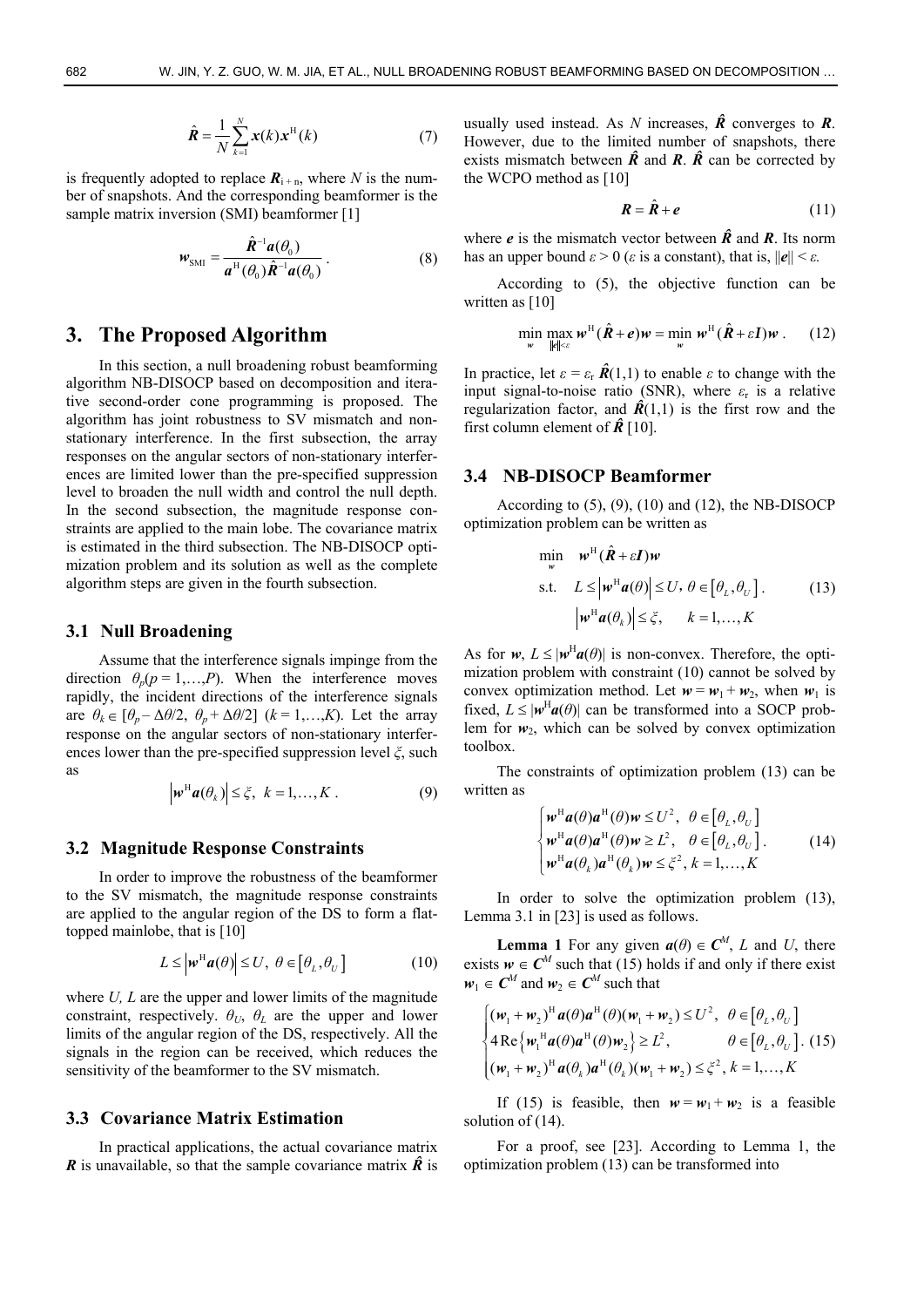$$
\min_{w_2} \quad (\mathbf{w}_1 + \mathbf{w}_2)^H (\hat{\mathbf{R}} + \varepsilon \mathbf{I}) (\mathbf{w}_1 + \mathbf{w}_2)
$$
\n
$$
\text{s.t.} \quad (\mathbf{w}_1 + \mathbf{w}_2)^H \mathbf{a}(\theta) \mathbf{a}^H(\theta) (\mathbf{w}_1 + \mathbf{w}_2) \le U^2, \quad \theta \in [\theta_L, \theta_U]
$$
\n
$$
4 \operatorname{Re} \{ \mathbf{w}_1^H \mathbf{a}(\theta) \mathbf{a}^H(\theta) \mathbf{w}_2 \} \ge L^2, \qquad \theta \in [\theta_L, \theta_U]
$$
\n
$$
(\mathbf{w}_1 + \mathbf{w}_2)^H \mathbf{a}(\theta_k) \mathbf{a}^H(\theta_k) (\mathbf{w}_1 + \mathbf{w}_2) \le \xi^2, \quad k = 1, ..., K
$$
\n(16)

.

If  $w_1$  is fixed, as for  $w_2$ , the optimization problem (16) can be transformed into a SOCP problem. If  $w_2$  is fixed, it is same for  $w_1$ . According to Lemma 1,  $w_1$  is fixed, and  $w_2$  is solved by (16), and then the optimal weight vector  $w = w_1 + w_2$  of optimization problem (13) can be obtained. However, the fixed value of  $w_1$  may not be appropriate, and the corresponding  $w = w_1 + w_2$  may not be the optimal solution. Therefore, we modify the value of  $w_1$  in an iterative way, so as to obtain more accurate weight vector  $w = w_1 + w_2$ .

The proposed NB-DISOCP algorithm is summarized as follows.

Step 1. Obtain initial value of  $w \in C^M$  by solving (17)

$$
\min_{w} \quad w^{\mathrm{H}}(\hat{\mathbf{R}} + \varepsilon \mathbf{I})w
$$
\n
$$
\text{s.t.} \quad \left| w^{\mathrm{H}} \mathbf{a}(\theta) - \frac{U + L}{2} \right| \le \frac{U - L}{2}, \quad \theta \in [\theta_L, \theta_U] \quad (17)
$$
\n
$$
w^{\mathrm{H}} \mathbf{a}(\theta_k) \mathbf{a}^{\mathrm{H}}(\theta_k) w \le \xi^2, \qquad k = 1, ..., K
$$

Let  $w_1 = w_2 = w/2$ .

Step 2. Fix  $w_1$ , and the optimal value of  $w_2$  can be obtained by solving (16).

Step 3. If  $\|\mathbf{w}_1 - \mathbf{w}_2\| \le \delta$  ( $\delta$  is a constant) or the number of iterations reaches the set value, go to Step 5. Otherwise, proceed to the next step.

Step 4. Update  $w = w_1 + w_2$  and let  $w_1 = w/2$ , and then, go to Step 2.

Step 5. Obtain the optimal weight vector  $w = w_1 + w_2$ .

The computational complexity of the proposed method is dominated by solving the SOCP problem. Therefore, the computational complexity of the proposed method is  $O(M^{3.5})$ , and it is comparable to other robust beamforming algorithms.

### **4. Simulation Results**

In our simulations, the parameter setting is consistent with the existing reference [13, 19, 20]. The experimental results are all obtained by Monte Carlo simulation in MATLAB 7.11 environment, and the algorithms involving convex optimization are solved by CVX toolbox [24]. A uniform linear array of  $M = 10$  omnidirectional sensors spaced half a wavelength is considered. The noise is Gaussian white noise with zero mean and unit variance. Assume that the DS impinges on the array from  $0^{\circ}$ , the

input SNR is 0 dB, and the number of snapshots is  $N = 100$ . The two interference signals impinge on the array from –40° and 50° respectively, and the interference-tonoise ratio (INR) is 30 dB. The proposed NB-DISOCP beamformer is compared with the following beamformers: the sample matrix inversion (SMI) beamformer (8), the eigenspace-based (EIG) beamformer [6], the RCB [7], the CMT method [13], the PDL approach [20], and the LCSS algorithm [19]. For a given ripple level  $r_{dB}$  (dB), *L* and *U* are taken as  $L = 10^{-r_{dB}/20}$  and  $U = 10^{r_{dB}/20}$ , respectively. For the null broadening methods CMT, PDL, LCSS, and NB-DISOCP, the null width is set to be 10°, that is, the angular sectors of the interferences are  $[-45^{\circ}, -35^{\circ}] \cup [45^{\circ}, 55^{\circ}]$ . The uncertainty set parameter of the RCB is assumed to be  $\epsilon$  = 0.3*M* [4]. The number of base vectors of PDL is taken as  $L = 6$ , and the diagonal loading factor is set to be  $\lambda = 0.01$  [20]. In the LCSS beamformer, the pre-specified suppression level is taken as  $\eta = 10^{-7}$ . In the NB-DISOCP beamformer, the angular sector of mainlobe is assumed to be  $[-5^{\circ}, 5^{\circ}]$ , and the ripple level is  $r_{dB} = 0.3$  dB,  $\varepsilon_r = 0.1$ ,  $\zeta^2 = 10^{-7}$ . For each scenario, 100 Monte Carlo runs are performed.

### **4.1 Impact of the Number of Iterations on the Performance of the NB-DISOCP Algorithm**

In the first example, the impact of the number of iterations on the performance of the NB-DISOCP algorithm is examined. Figure 1 shows the beampattern of the NB-DISOCP algorithm under different iteration times. It can be observed that the beampatterns under the 4th iteration and the 10th iteration are similar, and the beampatterns under the 10th iteration and the 15th iteration are almost overlapped, indicating that the NB-DISOCP algorithm basically converges under the 4th iteration. Figure 2 displays the output SINR of the NB-DISOCP algorithm versus the number of iterations. As the number of iterations increases, the output SINR increases, and it basically converges under



**Fig. 1.** Beampattern of the NB-DISOCP algorithm under different iteration times.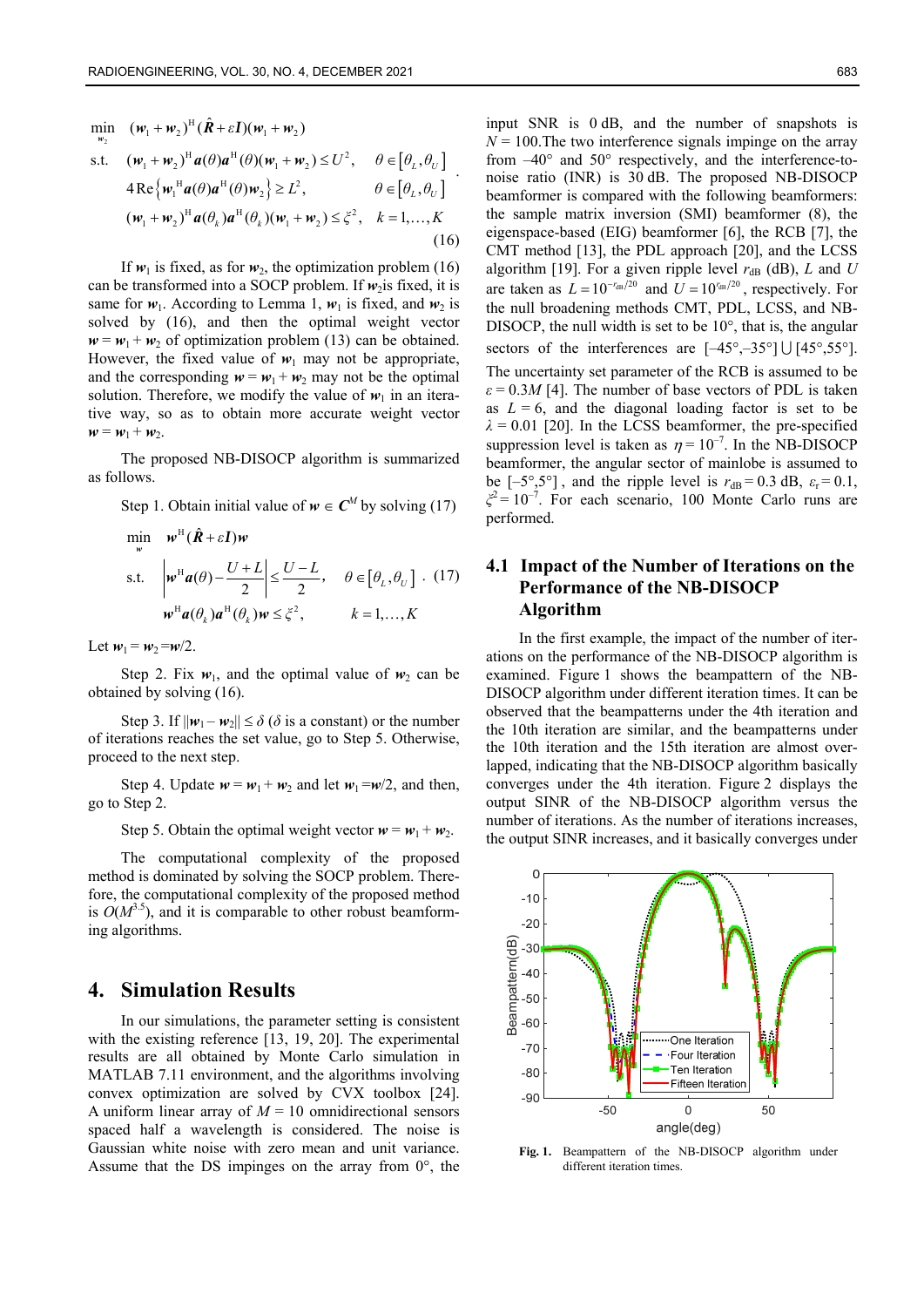

**Fig. 2.** Output SINR of the NB-DISOCP algorithm versus the number of iterations.

converges under the 4th iteration. Therefore, the NB-DISOCP iterative algorithm can effectively converge.

#### **4.2 Performance of Null Broadening**

In the second example, the normalized beampattern is examined to compare the performance of the null broadening. Figure 3 illustrates the normalized beampattern of these approaches, and the normalized beampattern at –40° is shown in Fig. 4. It can be seen from these figures that the nulls of the NB-DISOCP approach are wider than those of other approaches, which can better suppress non-stationary interference. In addition, the NB-DISOCP also widens the mainlobe to form a flat-topped mainlobe, which improves the robustness to SV mismatch with a small loss of antenna gain. At the same time, it reduces the sidelobe levels, and the average value of the sidelobe levels on both sides is about –30 dB. Consequently, NB-DISOCP demonstrates good performance of beamforming. In order to more intuitively compare the null broadening performance of these approaches, null widths of different gains at –40° are reported in Tab. 1. As shown from Tab. 1, the null of CMT is the shallowest. The NB-DISOCP and LCSS can still broaden



**Fig. 3.** Normalized beampattern.



Fig. 4. Null broadening effect at  $-40^{\circ}$ 

| <b>Beamformer</b> | Gain           |              |              |
|-------------------|----------------|--------------|--------------|
|                   | $-50$ dB       | $-60$ dB     | $-70$ dB     |
| CMT               | $82^\circ$     |              |              |
| PDL               | $9.2^\circ$    | $7.6^\circ$  |              |
| <b>LCSS</b>       | $23.4^{\circ}$ | $12.6^\circ$ | $98^\circ$   |
| NB-DISOCP         | $9.9^\circ$    | $6.6^\circ$  | $14.8^\circ$ |

Tab. 1. Null width of different gains at  $-40^{\circ}$ .

the null at the gain of –70 dB. At this time, the null width of the NB-DISOCP is the widest, which is about 14.8°. Therefore, NB-DISOCP has good performance of null broadening and beamforming, and it attributes the success to the mainlobe and null constraints in the model.

### **4.3 Mismatch Due to Signal Look Direction Error**

In the third example, we show the impact of signal look direction error on the output SINR. Figure 5 reveals the output SINR versus the pointing error for  $SNR = 20$  dB. It can be observed from the figure that the output SINR of the NB-DISOCP remains unchanged versus pointing error, and it has good performance under both large and small signal pointing error. Although the output SINR of the PDL under the small signal pointing error is higher than that of the NB-DISOCP, when the pointing error is greater than 7°, the performance of the PDL will severely degrade. The output SINR of other approaches tested is much lower than that of the NB-DISOCP and PDL. Figure 6 depicts the output SINR versus the input SNR when the signal pointing error is  $7^\circ$ . As shown in the figure, when the signal pointing error is 7°, the output SINR of the PDL and NB-DISOCP is high in a large range of input SNR, and they can still maintain a good performance with high input SNR. Moreover, the output SINR of the NB-DISOCP is better than that of the PDL. The output SINR of other approaches tested will decrease with high input SNR. In the proposed method, we control the mainlobe beamwidth in a large region and mainlobe ripple in a small region. Therefore, the NB-DISOCP has good robustness to SV mismatch, especially large SV mismatch.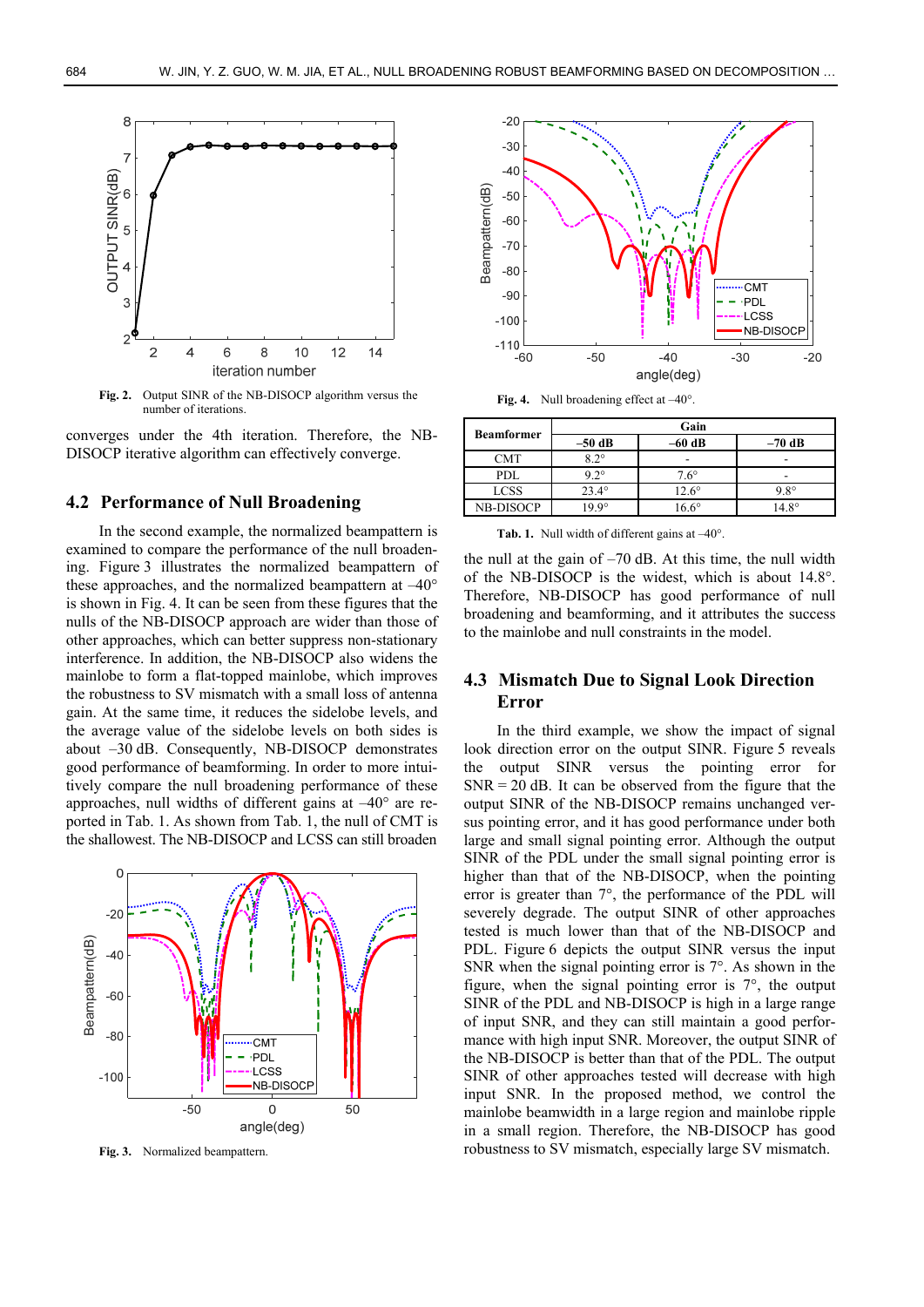

**Fig. 5.** Output SINR versus pointing error.



**Fig. 6.** Output SINR versus input SNR when the signal pointing error is 7°.

#### **4.4 Mismatch Due to Signal Look Direction Error and Non-stationary Interference**

In the last example, we simulate the situation when there exist both signal look direction error and nonstationary interference. Assume that the actual DS impinges on the array from  $0^{\circ}$  with a  $7^{\circ}$  mismatch in the signal look direction. Figure 7 describes the output SINR versus the deviation of interference arrival direction when both the signal look direction error and non-stationary interference exist. From the figure, we can see that the SMI, EIG, and RCB are not robust against non-stationary interference because they do not broaden the nulls, and the output SINR of them decreases as the deviation of interference arrival direction increases. The output SINR of the CMT, PDL, LCSS, and NB-DISOCP decreases when the deviation of interference arrival direction reaches 4°, 5°, 6°, and 7°, respectively. And the output SINR of the NB-DISOCP is better than others. Therefore, the NB-DISOCP has the strongest robustness when signal look direction error and non-stationary interference exist sim-

ultaneously. In Fig. 8 and Fig. 9, the directions of the two interference signals are random and uniformly distributed in  $[-45^{\circ}, -35^{\circ}] \cup [45^{\circ}, 55^{\circ}]$ , and the DOAs of the interference signals change from run to run while remaining fixed from snapshot to snapshot. Figure 8 exhibits the output SINR versus the input SNR when both the signal look direction error and non-stationary interference exist. As shown in the figure, the output SINR of the NB-DISOCP is the highest and is relatively close to the optimal SINR. Furthermore, the NB-DISOCP can still maintain a high output SINR under the high input SNR. The output SINR of the PDL is inferior to that of the NB-DISOCP, and the output SINR of the SMI, EIG, RCB, CMT, and LCSS decreases seriously with the increase of the input SNR. Therefore, the NB-DISOCP has strong joint robustness to SV mismatch and non-stationary interference in a large input SNR range. Figure 9 displays the output SINR versus the number of snapshots when the signal look direction error and non-stationary interference exist simultaneously.



**Fig. 7.** Output SINR versus deviation of interference arrival direction when the signal look direction error and nonstationary interference exist simultaneously.



**Fig. 8.** Output SINR versus input SNR when the signal look direction error and non-stationary interference exist simultaneously.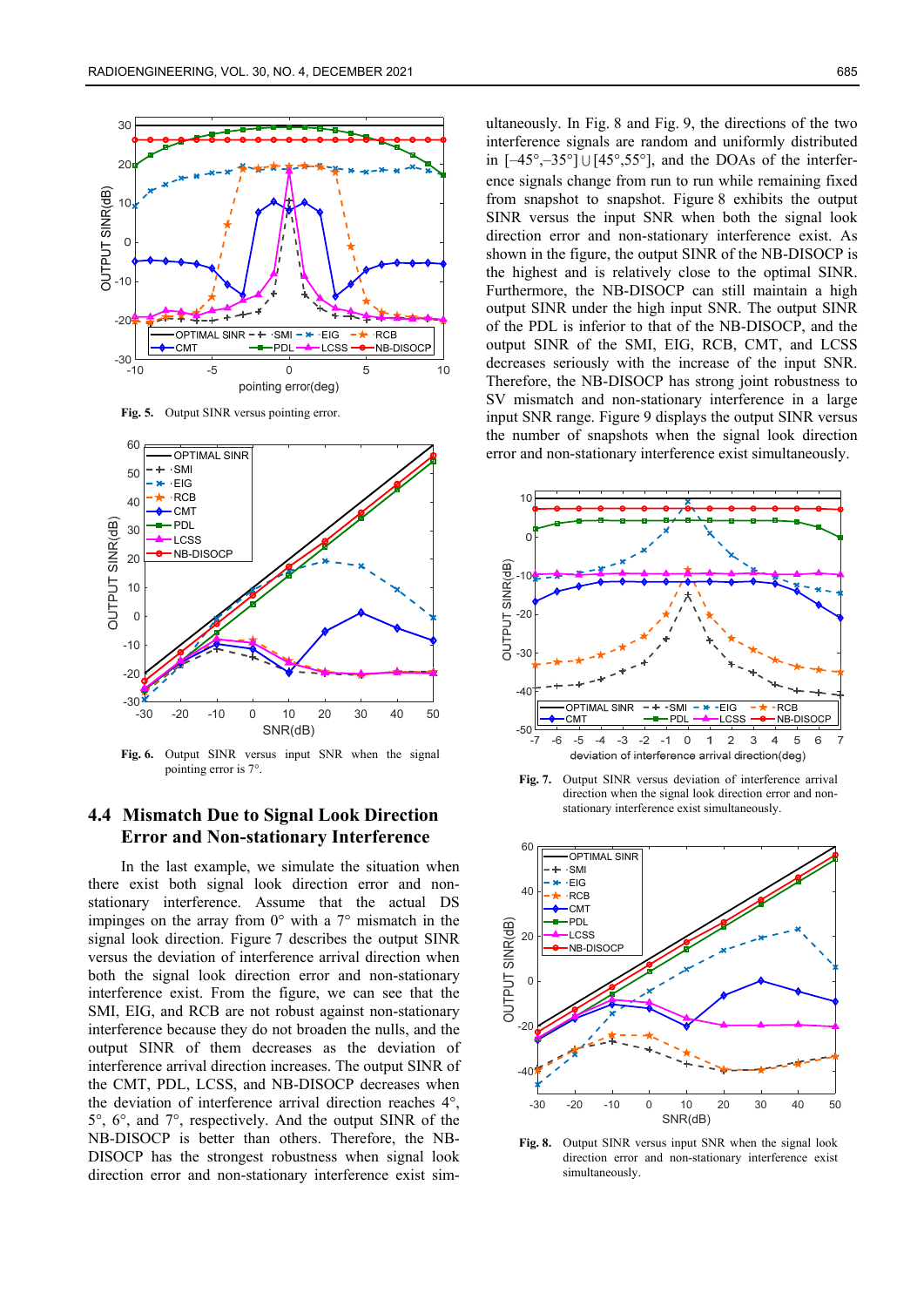

**Fig. 9.** Output SINR versus number of snapshots when the signal look direction error and non-stationary interference exist simultaneously.

It can be observed that the performance of most algorithms is affected when the number of snapshots is lower than the number of array elements, while the output SINR of the NB-DISOCP remains unchanged, indicating that the NB-DISOCP can still work effectively in the condition of low snapshot. In summary, the NB-DISOCP has good joint robustness to SV mismatch and non-stationary interference. Readers interested in this article can refer to the relevant source code from the link in footnote.<sup>1</sup>

#### **5. Conclusions**

In order to improve the robustness of the beamformer when the SV mismatch and non-stationary interference exist simultaneously, a null broadening robust beamforming algorithm based on the decomposition and iterative second-order cone programming is proposed in this paper. The algorithm constrains the magnitude of the mainlobe and the depth of the null respectively, and then converts the non-convex optimization problem into an iterative secondorder cone programming problem to solve. Simulation results demonstrate that the proposed algorithm has joint robustness to SV mismatch and non-stationary interference, and it can still work effectively in the case of low snapshot. In future, we will study the other method which is based on first-order Taylor expansion to solve the proposed model.

# **Acknowledgments**

-

This work was supported by the National Natural Science Foundation of China under grant 62001500.

### **References**

- [1] VOROBYOV, S. A. Principles of minimum variance robust adaptive beamforming design. *Signal Processing*, 2013, vol. 93, no. 12, p. 3264–3277. DOI: 10.1016/j.sigpro.2012.10.021
- [2] ZHU, X., XU, X., YE, Z. Robust adaptive beamforming via subspace for interference covariance matrix reconstruction. *Signal Processing*, 2020, vol. 167, p. 1–10. DOI: 10.1016/j.sigpro.2019.107289
- [3] JIN, W., JIA, W. M., ZHANG, F. G., et al. A user parameter-free robust adaptive beamformer based on general linear combination in tandem with steering vector estimation. *Wireless Personal Communications*, 2014, vol. 75, no. 2, p. 1447–1462. DOI: 10.1007/s11277-013-1432-1
- [4] VOROBYOV, S. A., GERSHMAN, A. B., LUO, Z. Q. Robust adaptive beamforming using worst-case performance optimization: a solution to the signal mismatch problem. *IEEE Transactions on Signal Processing*, 2003, vol. 51, no. 2, p. 313–324. DOI: 10.1109/tsp.2002.806865
- [5] CARLSON, B. D. Covariance matrix estimation errors and diagonal loading in adaptive arrays. *IEEE Transactions on Aerospace and Electronic Systems*, 1988, vol. 24, no. 4, p. 397–401. DOI: 10.1109/7.7181
- [6] FELDMAN, D. D., GRIFFITHS, L. J. A projection approach for robust adaptive beamforming. *IEEE Transactions on Signal Processing*, 1994, vol. 42, no. 4, p. 867–876. DOI: 10.1109/78.285650
- [7] LI, J., STOICA, P., WANG, Z. S. On robust Capon beamforming and diagonal loading. *IEEE Transactions on Signal Processing*, 2003, vol. 51, no. 7, p. 1702–1715. DOI: 10.1109/tsp.2003.812831
- [8] GU, Y., LESHEM, A. Robust adaptive beamforming based on interference covariance matrix reconstruction and steering vector estimation. *IEEE Transactions on Signal Processing*, 2012, vol. 60, no. 7, p. 3881–3885. DOI: 10.1109/tsp.2012.2194289
- [9] HASSANIEN, A., VOROBYOV, S. A., WONG, K. M. Robust adaptive beamforming using sequential quadratic programming: An iterative solution to the mismatch problem. *IEEE Signal Processing Letters*, 2008, vol. 15, p. 733–736. DOI: 10.1109/lsp.2008.2001115
- [10] JIN, W., JIA, W. M., YAO, M. L., et al. A robust adaptive beamforming algorithm using decomposition and iterative secondorder cone programming. *Journal of Electronics and Information Technology*, 2012, vol. 34, no. 9, p. 2051–2057. (In Chinese) DOI: 10.3724/SP.J.1146.2012.00146
- [11] MAILLOUX, R. J. Covariance matrix augmentation to produce adaptive array pattern troughs. *Electronics Letters*, 1995, vol. 31, no. 10, p. 771–772. DOI: 10.1049/el:19950537
- [12] ZATMAN, M. Production of adaptive array troughs by dispersion synthesis. *Electronics Letters*, 1995, vol. 31, no. 25, p. 2141–2142. DOI: 10.1049/el:19951486
- [13] GUERCI, J. R. Theory and application of covariance matrix tapers for robust adaptive beamforming. *IEEE Transactions on Signal Processing*, 1999, vol. 47, no. 4, p. 977–985. DOI: 10.1109/78.752596
- [14] GERSHMAN, A. B., NICKEL, U., BOHME, J. F. Adaptive beamforming algorithms with robustness against jammer motion. *IEEE Transactions on Signal Processing*, 1997, vol. 45, no. 7, p. 1878–1885. DOI: 10.1109/78.599965
- [15] GERSHMAN, A. B., SEREBRYAKOV, G. V., BOHME, J. F. Constrained Hung-Turner adaptive beam-forming algorithm with additional robustness to wideband and moving jammers. *IEEE Transactions on Antennas and Propagation*, 1996, vol. 44, no. 3, p. 361–367. DOI: 10.1109/8.486305

<sup>1</sup> https://github.com/jinweimail/code-for-NB-DISOCP.git